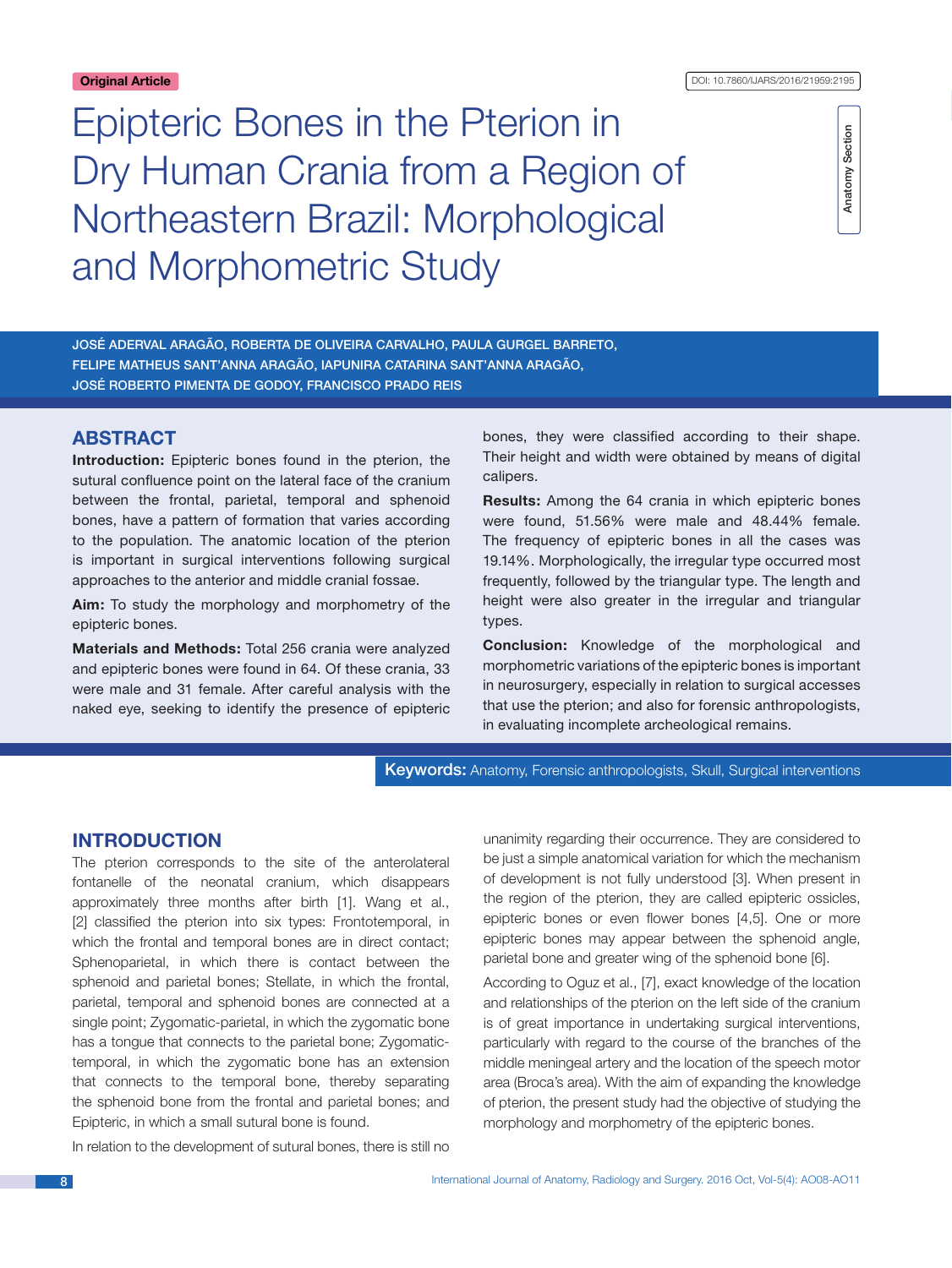### www.ijars.net José Aderval Aragão et al., Epipteric Bones in the Pterion in Dry Human Crania

# **Materials and Methods**

An anatomical study of descriptive nature was carried in 256 dry human crania that had been identified regarding sex and age and belonged to the Laboratory in Anatomy and Forensic Anthropology (LAFA), at the University Tiradentes Brazil, where all the skulls were examined, over 12 months from January 2015 to February 2016. The sample was selected from skulls of men and women who were perfect state of preservation anatomic.

First the examiners, consensually, identify and recognize at each of the skulls anatomically known as pterion. There have been no variability among the observers. Following this, the crania were carefully analyzed with the naked eye, and were classified according to their shape. Morphometric measurements (height and width) were obtained by means of digital calipers of precision to 0.01mm [Table/Fig-1]. There have been no limitations to carry out the study.



**[Table/Fig-1]:** Morphometry of the epipteric bone. H – Height of the epipteric bone W – Width of the epipteric bone

# **Results**

Among the 256 crania studied, 49 of them (19.14%) were seen to have epipteric bones (64 bones). Of these, 33 (51.56%) were in male crania and 31 (48.44%) in female crania. The frequency of epipteric bones was slightly higher in the male crania [Table/Fig-2].

The epipteric bones were classified into four morphological types: irregular, quadrangular, triangular and circular [Table/ Fig-3]. The irregular type of morphological classification

| <b>Side</b>                                                     | <b>Sex</b>  |            | <b>Total</b> |  |
|-----------------------------------------------------------------|-------------|------------|--------------|--|
|                                                                 | <b>Male</b> | Female     | % (n)        |  |
|                                                                 | % (n)       | % (n)      |              |  |
| Right                                                           | 29.69 (19)  | 20.31 (13) | 50 (32)      |  |
| Left                                                            | 21.87(14)   | 28.13 (18) | 50 (32)      |  |
| Total                                                           | 51.56 (33)  | 48.44 (31) | 100(64)      |  |
| [Table/Fig-2]: Frequency of epipteric bones in relation to sex. |             |            |              |  |



**[Table/Fig-3]:** Morphology of the epipteric bones. 1. Irregular 2. Quadrangular 3. Triangular 4. Circular

occurred most frequently, followed by the triangular type [Table/Fig-4].

| Morphological                                                                                                | <b>Sex</b>    |               |               |               | <b>Total</b>  |
|--------------------------------------------------------------------------------------------------------------|---------------|---------------|---------------|---------------|---------------|
| types                                                                                                        | <b>Male</b>   |               |               | Female        | % (n)         |
|                                                                                                              | <b>Side</b>   |               |               |               |               |
|                                                                                                              | <b>Right</b>  | Left          | <b>Right</b>  | Left          |               |
|                                                                                                              | % (n)         | % (n)         | % (n)         | % (n)         |               |
| Irregular                                                                                                    | 15.63<br>(10) | 14.06<br>(9)  | 12.50<br>(8)  | 14.06<br>(9)  | 56.25<br>(36) |
| Triangular                                                                                                   | 3.13(2)       | 3.13(2)       | 4.69(3)       | 9.38(6)       | 20.33<br>(13) |
| Quadrangular                                                                                                 | 7.81(5)       | 1.56(1)       | 3.13(2)       | 3.13(2)       | 15.63<br>(10) |
| Circular                                                                                                     | 3.13(2)       | 3.13(2)       | 0.0(0)        | 1.56(1)       | 7.82<br>(5)   |
| Total                                                                                                        | 29.7 (19)     | 21.88<br>(14) | 20.32<br>(13) | 28.13<br>(18) | 100<br>(64)   |
| <b>[Table/Fig-4]:</b> Morphological types and frequencies of epipteric<br>bones in relation to sex and side. |               |               |               |               |               |

The morphometric data (height and width) of the epipteric bones were generally slightly larger in the irregular morphological type [Table/Fig-5].

# **Discussion**

The frequency of epipteric bones has ranged from 2 to 51.4% according to the population studied [Table/Fig-6]. In the present study was found a frequency of 19.14%. This finding was closer to 18.5% found by Murphy [8] and 20.8% by Lee et al., [9].The present findings are still very different compared to the ones found, in particular, in the Indian population [6]. The significance of the occurrence of such variation of pteric bones in the population, until now, has not found a satisfactory explanation.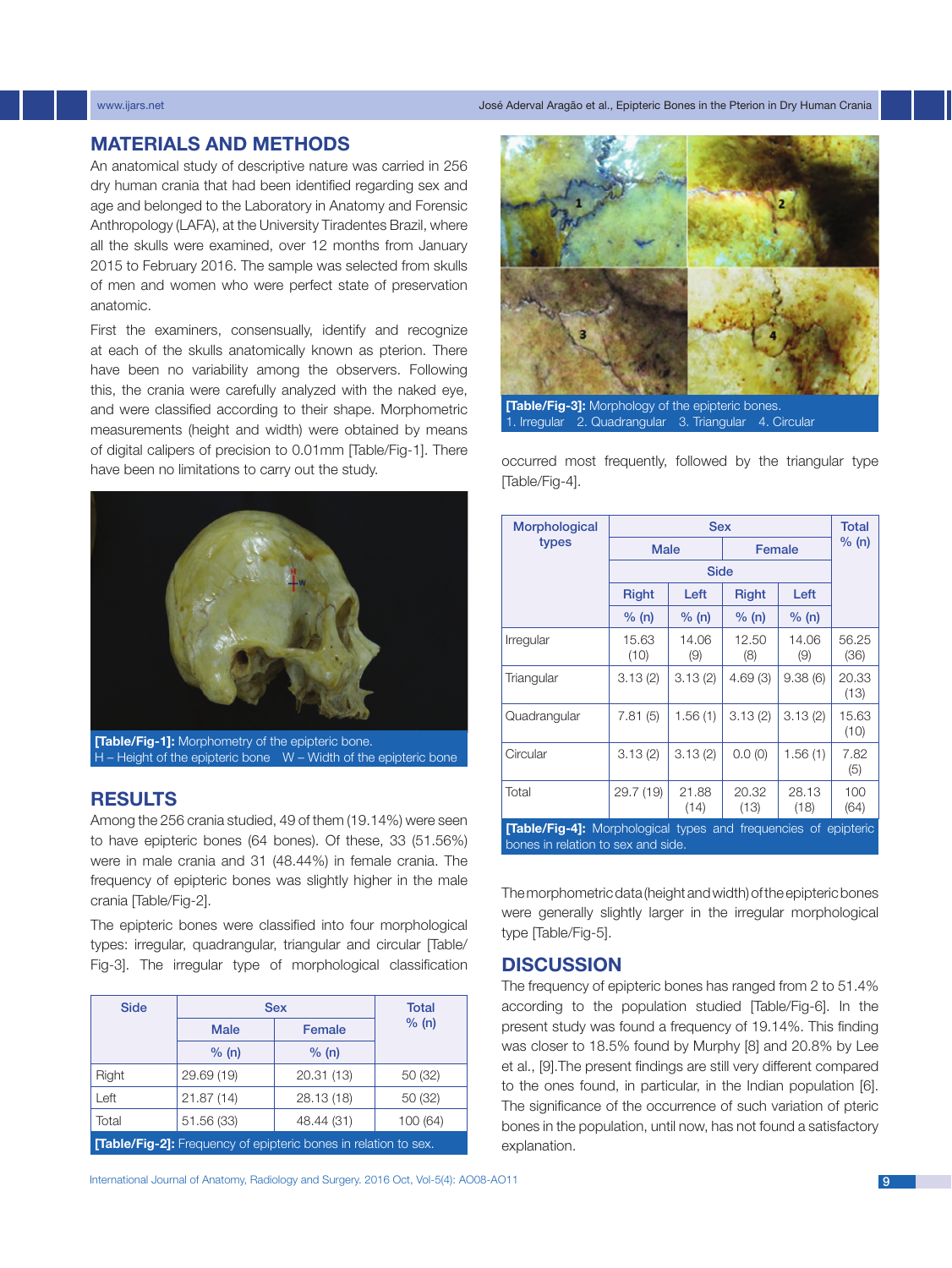#### José Aderval Aragão et al., Epipteric Bones in the Pterion in Dry Human Crania www.ijars.net

| Morphological types                                                                              | Morphometry (cm) |                |              |                |                |             |
|--------------------------------------------------------------------------------------------------|------------------|----------------|--------------|----------------|----------------|-------------|
|                                                                                                  | <b>Height</b>    |                | <b>Width</b> |                |                |             |
|                                                                                                  | <b>Minimum</b>   | <b>Maximum</b> | <b>Mean</b>  | <b>Minimum</b> | <b>Maximum</b> | <b>Mean</b> |
| Irregular                                                                                        | 0.30             | 2.50           | 1.12         | 0.25           | 2.40           | 1.03        |
| Triangular                                                                                       | 0.20             | 2.30           | 0.95         | 0.30           | 2.00           | 0.75        |
| Quadrangular                                                                                     | 0.40             | 1.40           | 0.78         | 0.30           | 1.70           | 0.73        |
| Circular                                                                                         | 0.25             | 1.00           | 0.52         | 0.25           | 1.10           | 0.69        |
| <b>[Table/Fig-5]:</b> Morphometry (height and width) of the epipteric bones.<br>Centimeters (cm) |                  |                |              |                |                |             |

| <b>Study</b>                                                                                                   | <b>Population</b>      | <b>Sex</b>  | n   | $%$ with<br><b>Epipteric</b><br><b>Bones</b> |  |
|----------------------------------------------------------------------------------------------------------------|------------------------|-------------|-----|----------------------------------------------|--|
| Murphy [8]                                                                                                     | Australian             | Unknown     | 388 | 18.5                                         |  |
| Lee et al., $[9]$                                                                                              | Korean                 | Unknown     | 298 | 20.8                                         |  |
| Natekar et al., [6]                                                                                            | Indian                 | <b>Both</b> | 150 | 51.40                                        |  |
| Oguz et al., [7]                                                                                               | Turkish                | Male        | 26  | 2.00                                         |  |
| Seema and Mahajan<br>$[10]$                                                                                    | Indian                 | Unknown     | 50  | 12.00                                        |  |
| Zalawadia et al., [11]                                                                                         | Indian                 | Unknown     | 42  | 4.80                                         |  |
| Mwachaka et al.,<br>[12]                                                                                       | Kenyan                 | <b>Both</b> | 79  | 7.00                                         |  |
| Eboh and Obaroefe<br>[13]                                                                                      | Nigeria                | Unknown     | 50  | 6.00                                         |  |
| Present study, 2015                                                                                            | Northeastern<br>Brazil | <b>Both</b> | 256 | 19.14                                        |  |
| [Table/Fig-6]:<br>different<br><b>Frequencies</b><br>of<br>epipteric<br>$\mathsf{in}$<br>bones<br>populations. |                        |             |     |                                              |  |

As regards formation Annam and Bajpe [14], agree with the hypothesis of Ranke [15], which can be the result of a possible failure to unite of the de um separate center of ossification with the greater wing of the sphenoid bone, during the ossification. The distribution and frequency of morphological types of ptericos bones concerning the sex and side of the skull has not occurred predominance among these variables. Bhargavi et al., [16] considered as minimum these differences aside the skull and sex.

The presence of sutural bones in the pterion may be a pitfall within surgical guidance and recognition of this anatomical feature may make pterion craniotomy safer [14,17]. Furthermore, it may also be taken as the false impression of fractures when present in pterion region. In case of the real presence of a fracture, It may also be interpreted as presence of epipteric bone [6]. For this reason, knowledge of the morphology and morphometry of epipteric bones may become especially important for radiologists, with the aim of making possible to avoid diagnostic errors, and also for anthropologists, neurosurgeons and forensic pathologists in cases of trauma in this region.

# **Conclusion**

Epipteric bones were present in 19.14% of the crania studied and the irregular form predominated in both sexes. Knowledge of the morphological and morphometric variations of epipteric bones is important in neurosurgery, especially for surgical access to the anterior and middle cranial fossae, in operations in the speech motor area (Broca's area) and in repairs to aneurysms of the middle cerebral artery. Moreover, it is of interest in particular to forensic anthropologists, in evaluating incomplete archeological remains.

# **References**

- [1] Standring S. Gray's Anatomy: The Anatomical Basis of Clinical Practice. 39th Edition. New York: Elsevier Churchill Livingstone; 2005. p. 667-77.
- [2] Wang Q, Opperman LA, Havill LM, Carlson DS, Dechow PC. Inheritance of sutural pattern at the pterion in Rhesus monkey skulls. *Anat Rec A Discov Mol Cell Evol Biol*. 2006;288(10):1042- 49.
- [3] Marti B, Sirinelli D, Maurin L, Carpentier E. Wormian bones in a general paediatric population. *Diagn Interv Imaging.* 2013;94(4):428-32.
- [4] Nayak BS, Soumya KV. Unusual sutural bones at pterion. *IJAV.*  2008;1:19-20.
- [5] Nayak BS. Multiple wormian bones at the lambdoid suture in an Indian skull. *Neuroanatomy*. 2008;7(1):52-53.
- [6] Natekar PE, de Souza FM, Natekar SP. Pterion: An anatomical variation and surgical landmark. *Indian Journal of Otology.* 2011;17(2):83-85.
- [7] Oguz O, Sanli SG, Bozkir MG, Soames RW. The pterion in Turkish male skulls. *Surg Radiol Anat*. 2004;26(3):220-24.
- [8] Murphy T. The pterion in the Australian aborigine. *Am J Phys Anthropol*. 1956;14(2):225-44.
- [9] Lee UY, Park DK, Kwon SO, Paik DJ, Han SH. Morphological analysis of the pterion in Korean. *Korean J Phys Anthropol*. 2001;14(4):281-89.
- [10] Seema A, Mahajan A. Pterion formation in North Indian population: an anatomico-clinical study. *Int J Morphol.* 2014;32(4):1444-48.
- [11] Zalawadia A, Vadgama J, Ruparelia S, Patel S, Rathod SP, Patel SV. Morphometric study of pterion in dry skull of Gujarat region. *NJIRM*. 2010;1(4):25-29.
- [12] Mwachaka P, Hassanali J, Odula P. Anatomic position of the pterion among Kenyans for lateral skull approaches. *Int J Morphol*. 2008;26(4):931-93.